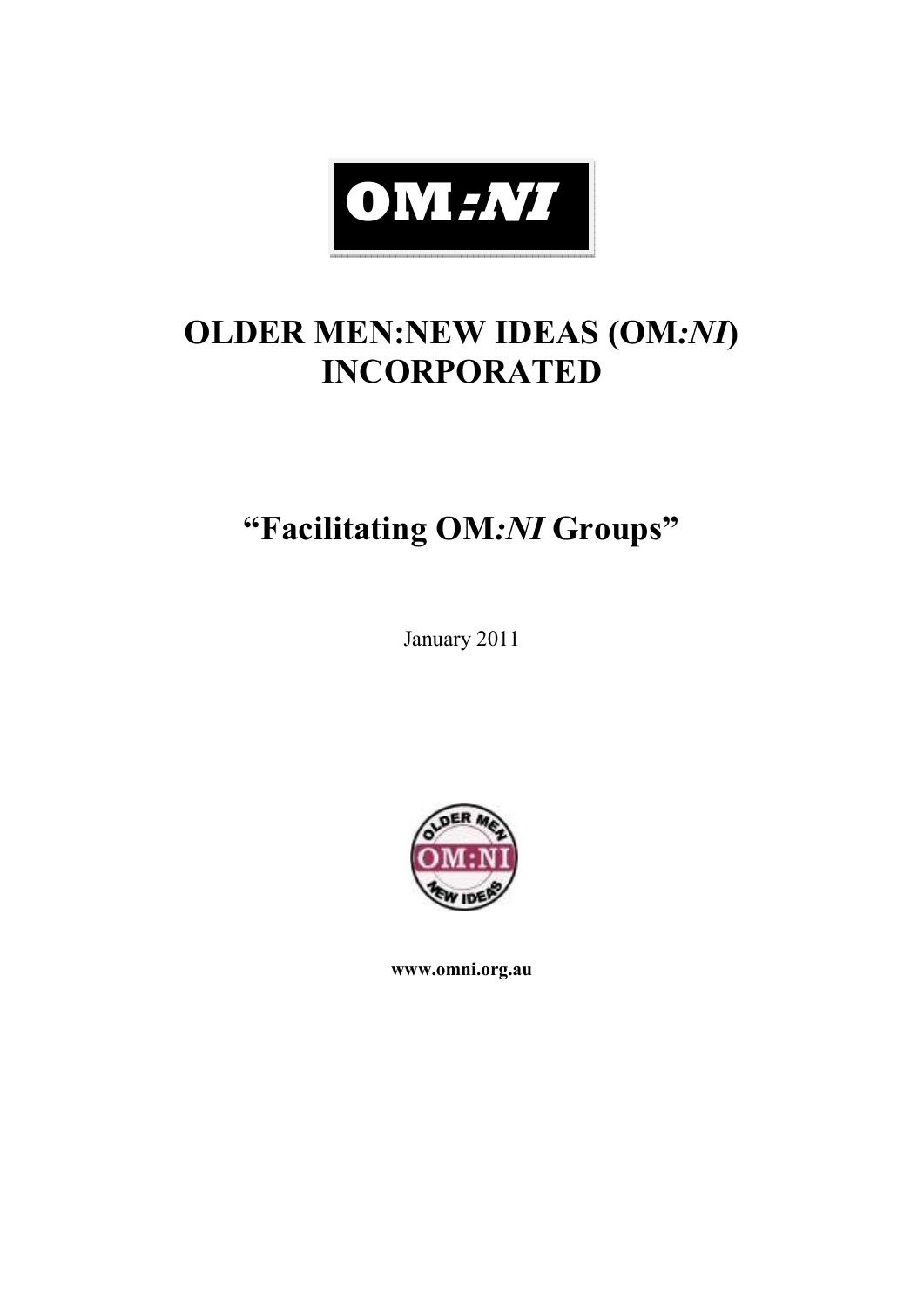#### **CONTENTS**

Material for these Guidelines has been drawn from many sources, some now difficult to identify. Material has been sourced however from Ralph Roughton "On Listening" *Friends Journal* Oct 1 1984 and from *Factsheets* produced by the Mental Health Association NSW Inc. The authors express their appreciation for the use of these materials in this training document.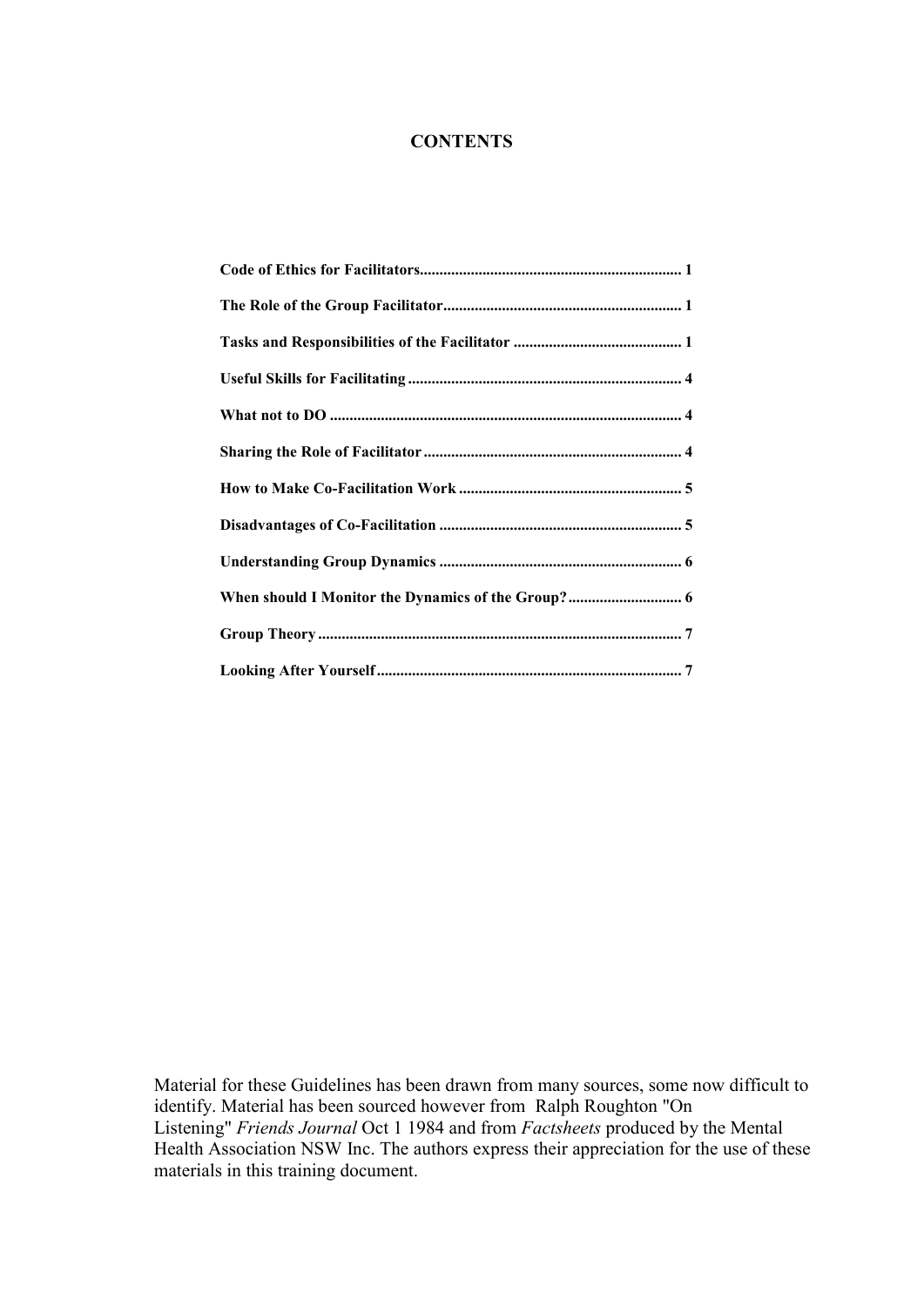## **Code of Ethics for Facilitators**

The code of ethics below is to assist OM*:NI* group facilitators maintain a consistent and ethical approach for all OM*:NI* groups.

Group facilitators agree to:

- 1. Keep and protect the confidentiality of group members by clearly defining:
	- What it means
	- Why it is important
	- The risk and difficulties involved in its enforcement.
- 2. Respect and encourage the voluntary participation of group members so as to improve and foster each man's sense of self, well-being and connectedness.
- 3. Refrain from imposing personal agendas, values, attitudes and morals on other group members.
- 4. Not record group sessions without the permission of the group members.
- 5. Not use any therapy technique or strategy in the facilitation of an OM*:NI* group.
- 6. Disclose information to all Group members about activities in which they may participate.

### **The Role of the Group Facilitator**

The main role of the group facilitator is to provide some level of structure for the meeting, as well as to assist members to feel comfortable in the group. The facilitator's role is *–to facilitate "* whichmeans*---to make an action or process easier---.* Facilitators therefore make the conversation and sharing that happens in OM*:NI* groups, easier.

### **Tasks and Responsibilities of the Facilitator**

• **Welcome new members** *OM:NI* Groups periodically have new men turning up, therefore it is important that the group is open and welcoming, so new members feel comfortable. The warmth and comfort of a group of men who know each other well and may come from similar social and/or cultural backgrounds, can become real barriers for new members joining the group.

Here are some ideas for making new members feel welcome and accepted:

Have some longstanding members of the group responsible for making new members welcome - maybe they could introduce the new man to other members before the meeting or during the coffee break;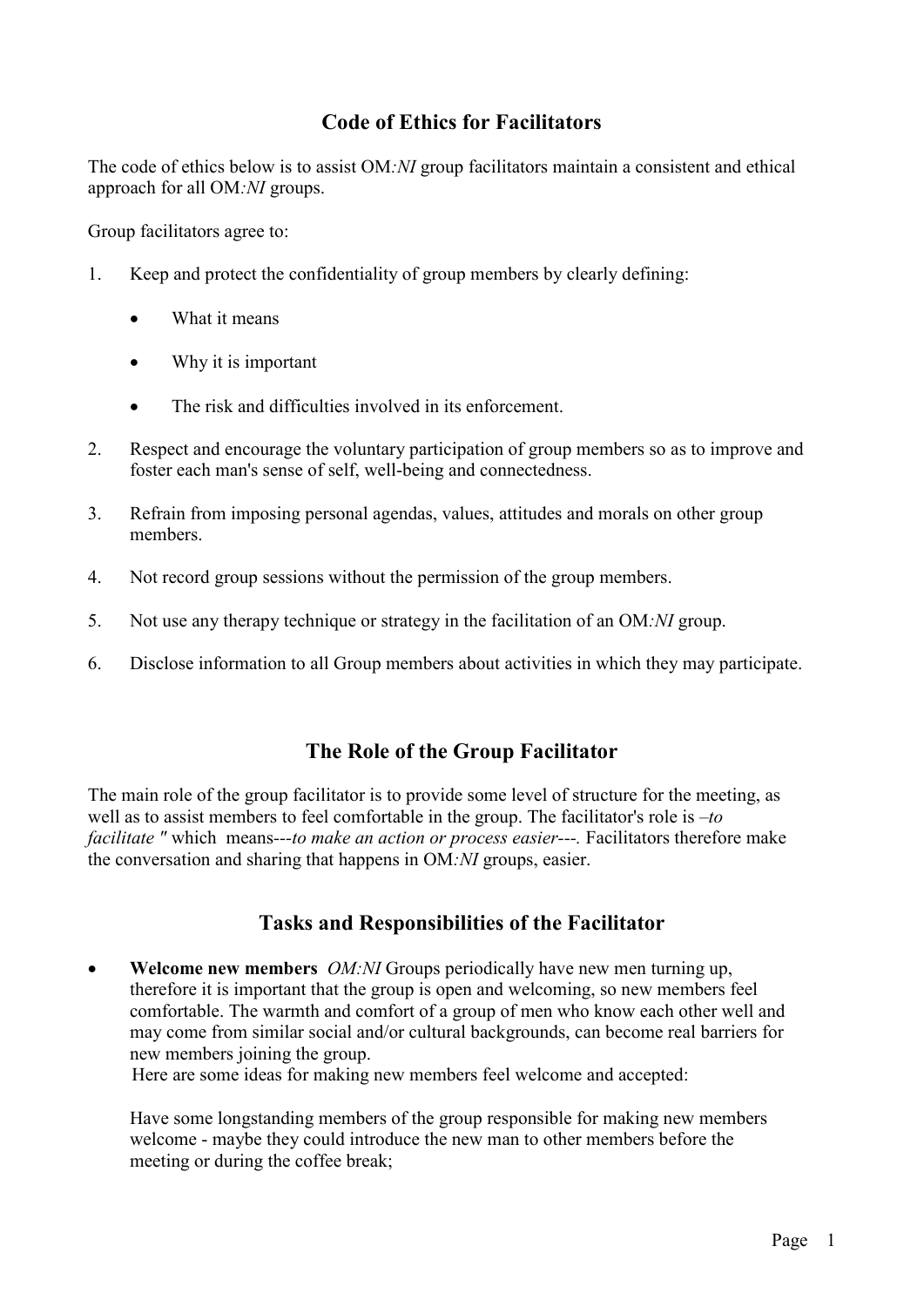At the start of the meeting acknowledge the new man (men), welcome them to the group and explain the purpose of the group;

Make sure each member introduces himself to the new member;

If you have any printed information about the group hand it out to the new member. Recognise that it is his first meeting and that it might take a while for the man to feel accepted and trust be built up to enable him to open up. Encourage all the men to create new friendships within the group. It would be helpful if one existing member would make personal contact with the new man during the following week.

- **Ensure Confidentiality**  It is important to emphasize what is spoken in the room -stays in the room.
- **Provide Safety** by fostering a supportive, trustworthy and friendly atmosphere. This is accomplished by enforcing the guidelines, group goals and time limits on discussions by voice, timer or bell.
- **Encourage Participation** Not every member immediately shares with the group. Over time, the facilitator will gently encourage members to participate but will be aware of feelings and limitations. The facilitator finds out what members want from their meetings and ensures that all decision making is fair to all members .
- **Provide Access and Equity**  It is essential to create an environment in which all members of the group regardless of race, religion or disability have equal opportunity to participate. This means taking the time and effort to discover what people's needs are and develop practices to ensure that these are met.
- **Provide Focus**  by tactfully redirecting conversations that are not related to the current topic (some men go off on a tangent which may be irrelevant to the topic).
- **Create 'Active Listening'** 'Active'' listeners are sensitive to what is, and what is not said. Look around the group for boredom, talking, hands up for interjection and detect open and subtle pain or grief in another, and respond to these. If you believe the group has ignored an important point, go back to it.
- **Foster Personal Responsibility**  Facilitators should not exclusively enforce the rules of the group. Members should also have an obligation to the group's welfare and be encouraged to extend their comfort zones.
- **Encourage Self-esteem**  Let members know that they are valued as individuals and that their sharing is important to the group and thank them. Don't permit personal attacks on any member during group meetings. Also include and encourage humour in the group.
- **Handle Problems**  Some members may try to monopolise the discussion in the group, become angry and in conflict, question others too aggressively, or violate group guidelines in other ways. A good facilitator deals with these situations tactfully through a combination of appropriate comments and actions.
- Share Facilitators should NOT forget that they are also group members. They should share feelings and experiences when appropriate.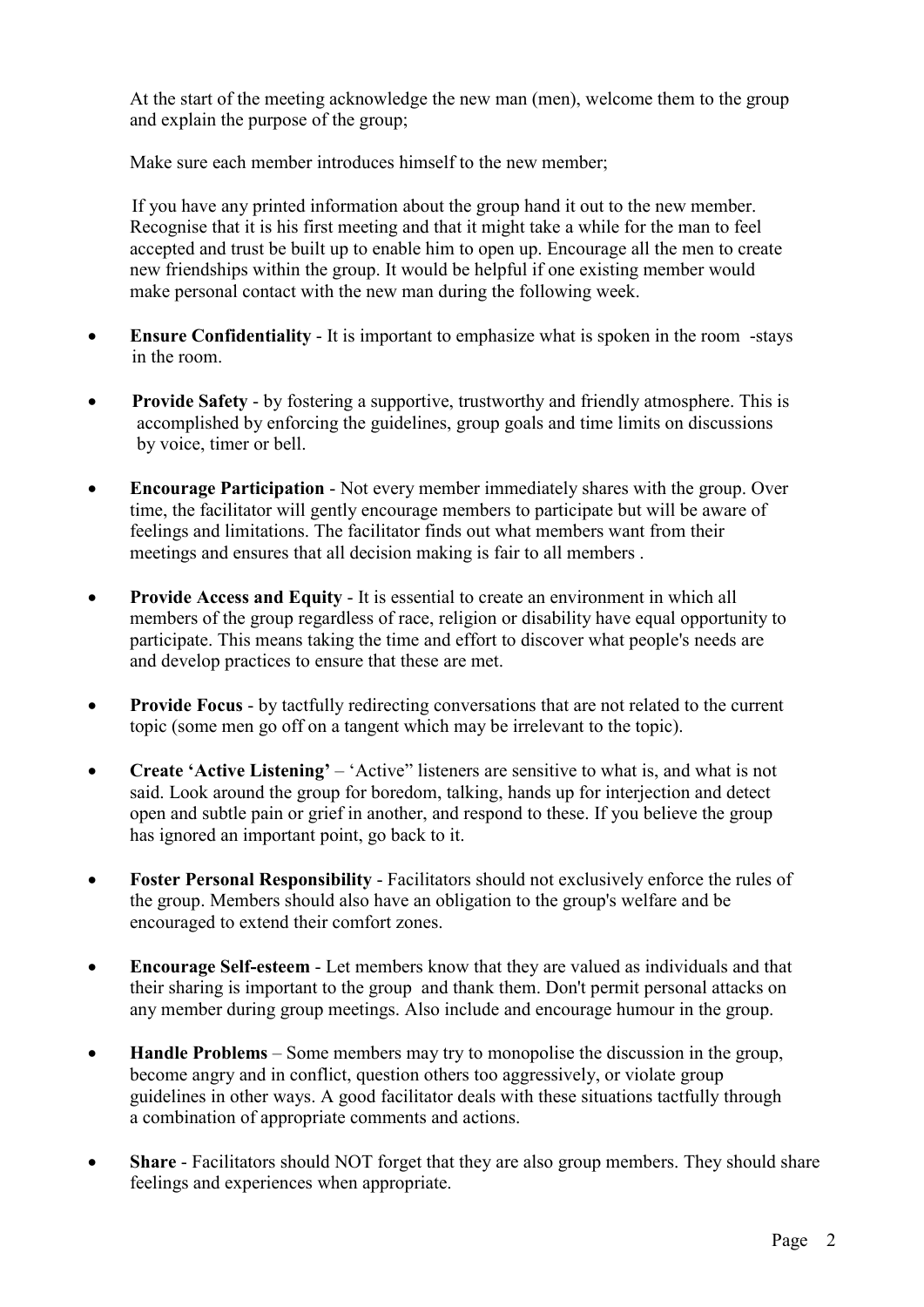- **Promote Honest Feedback** Obtain feedback from each member on how they feel at the end of the meeting. Be prepared to be up front.
- **Formally conclude the meeting**  Shake hands with each member and invite them back to the next meeting.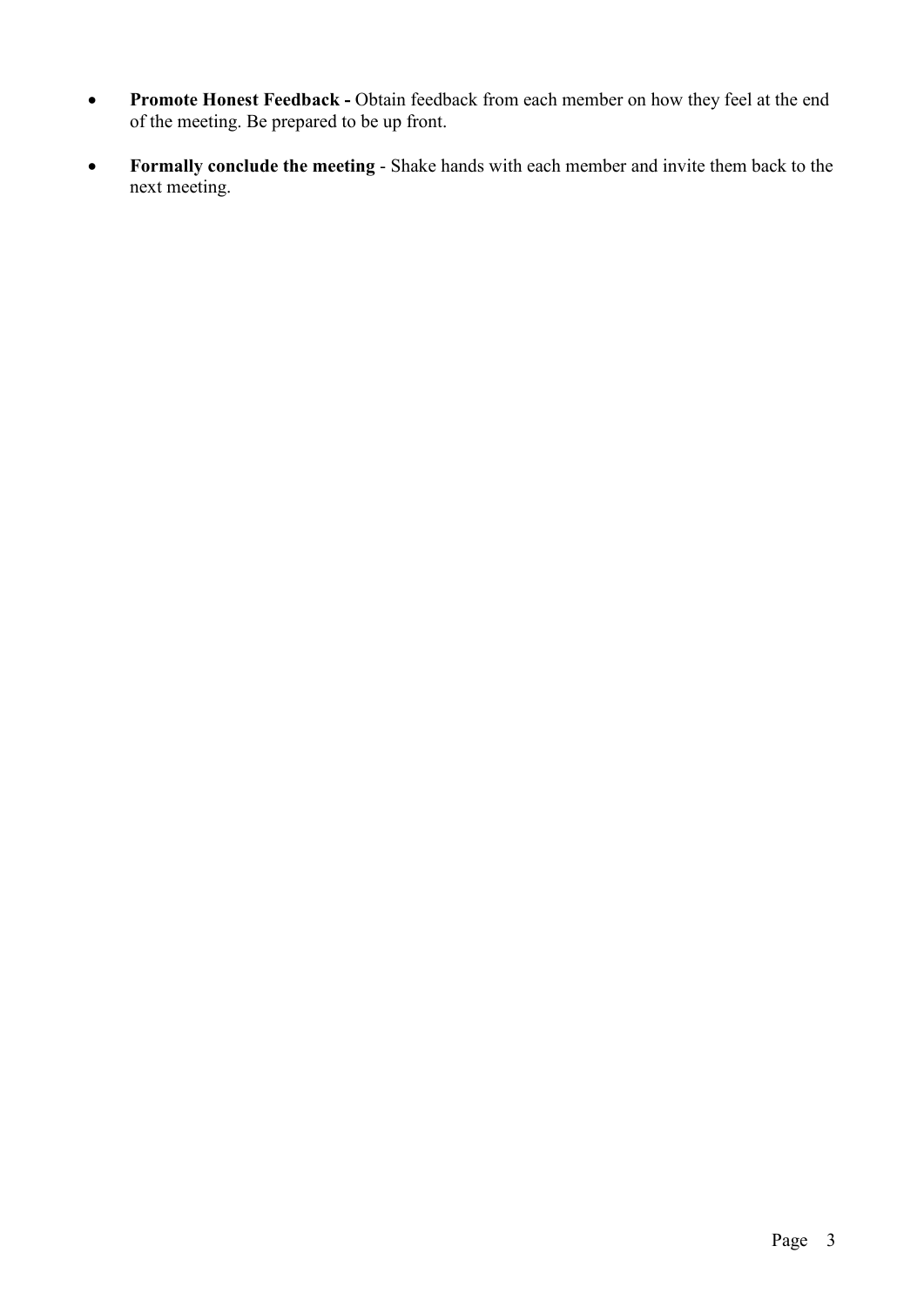# **Useful Skills for Facilitating**

Regardless of the group facilitator's background, it is important to have or at least develop the skills and attributes below:

- An interest in and an understanding of the purpose of an OM*:NI* group and an understanding of the other members of the group, to create trust and loyalty;
- Good listening skills and eye contact;
- An understanding and appreciation of others' thoughts and feelings;
- The ability to be non judgmental as a group facilitator you need to be open to other men's different experiences, values, beliefs and opinions;
- The ability to resolve conflict and deal with difficult situations;
- An awareness of your own capabilities and limitations the group will sometimes not meet the needs of all its members and will not find a solution to every issue discussed.
- Encourage members to have realistic expectations of the group.

## **What not to DO**

- Believe that the group is 'your' group. It is essential that group members all feel that they have 'ownership' of the group.
- Dominate and monopolise the discussions.
- Dictate what the group will discuss.
- Lecture or preach or lead members to believe that you have all the answers. Attempt to run a therapy group.
- Breach confidentiality.

# **Sharing the Role of Facilitator**

As mentioned earlier, when thinking about setting up a support group it is a good idea to check if there is another man interested in assisting you to start up and co-facilitate the group. Establishing and facilitating a group can take a lot of time and energy. Sharing the responsibilities with someone else can mean less work for you and make the experience more rewarding.

There are several advantages to sharing the facilitation of an OM*:NI* group. These include:

• Tasks and responsibilities of setting up and facilitating the group are shared.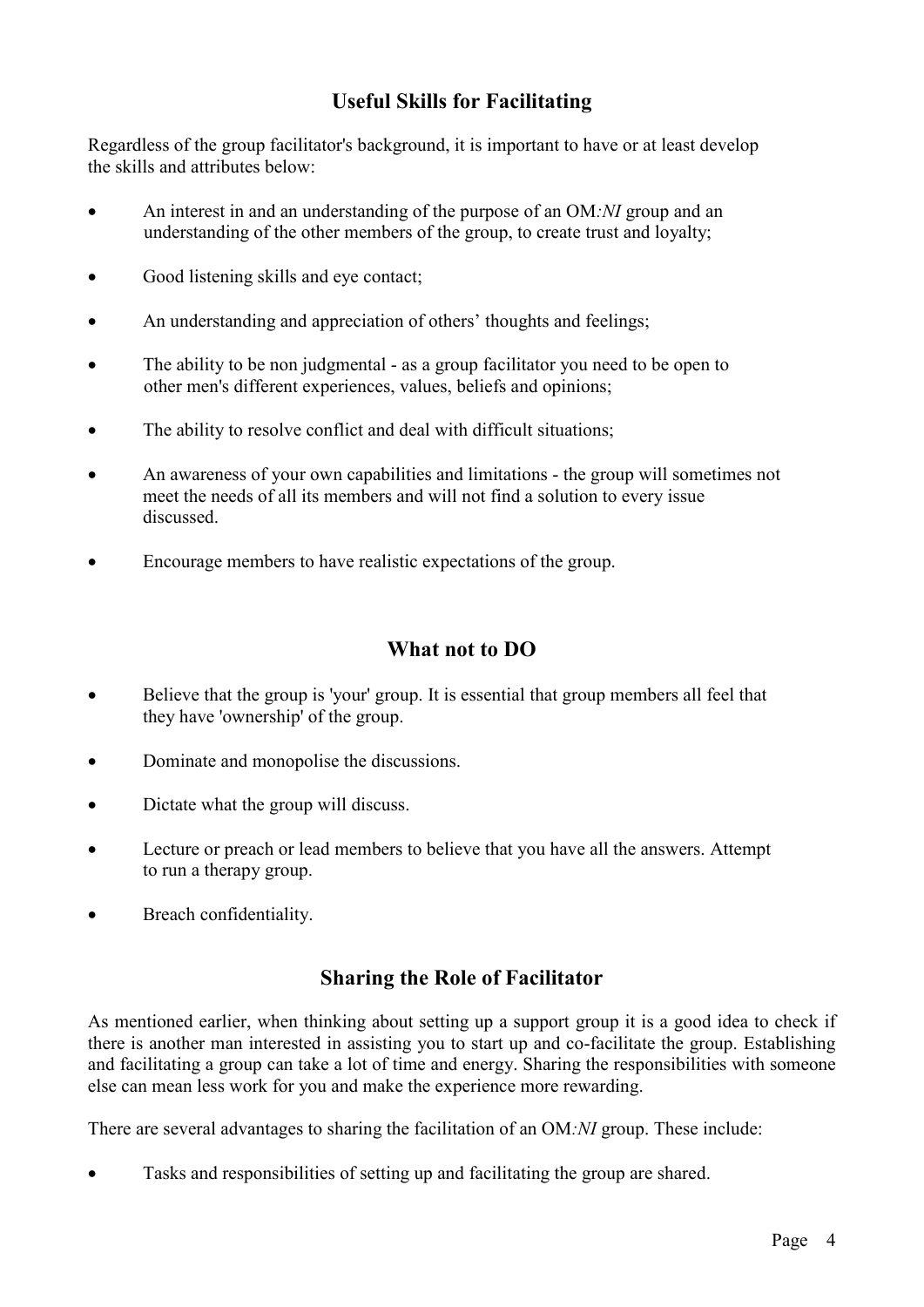- Facilitators can provide support for one another.
- If one group facilitator cannot attend a meeting there is someone else to take their place.
- Having another facilitator, can give you extra moral support when starting up a new group
- Two or more facilitators will bring different skills, experiences and ideas to the group.
- New ideas can be easier to conceive with two heads rather than one.
- Facilitators can debrief with each other after the meeting.
- It is another way of training a group member to become a facilitator.
- Groups that share responsibility for facilitating the group amongst all the members report that members feel more personally involved with the group and have increased self – esteem.

### **How to Make Co-Facilitation Work**

While co-facilitation of the group has many advantages, It also requires effort on behalf of both facilitators, for it to be successful and become a positive experience for the group.

The following points will help make co-facilitation a rewarding and positive experience for all:

- Both facilitators need to be clear from the start about their role in the group and who will do what.
- Allow time together to plan each meeting.
- At the end of each meeting facilitators should discuss issues that arose during the meeting and allow time to debrief.
- There must be good communication facilitators need to be able to discuss their differences, problems and tensions with each other.
- There needs to be agreement about the objectives and purpose of the group.

#### **Disadvantages of Co-Facilitation**

If there is conflict between the group facilitators or the above points are not taken into consideration, co-facilitation can be a negative experience for both facilitators and group members.

Negative consequences include:

• Significant differences between facilitators will be observed by group members and may make them feel uncomfortable in the group.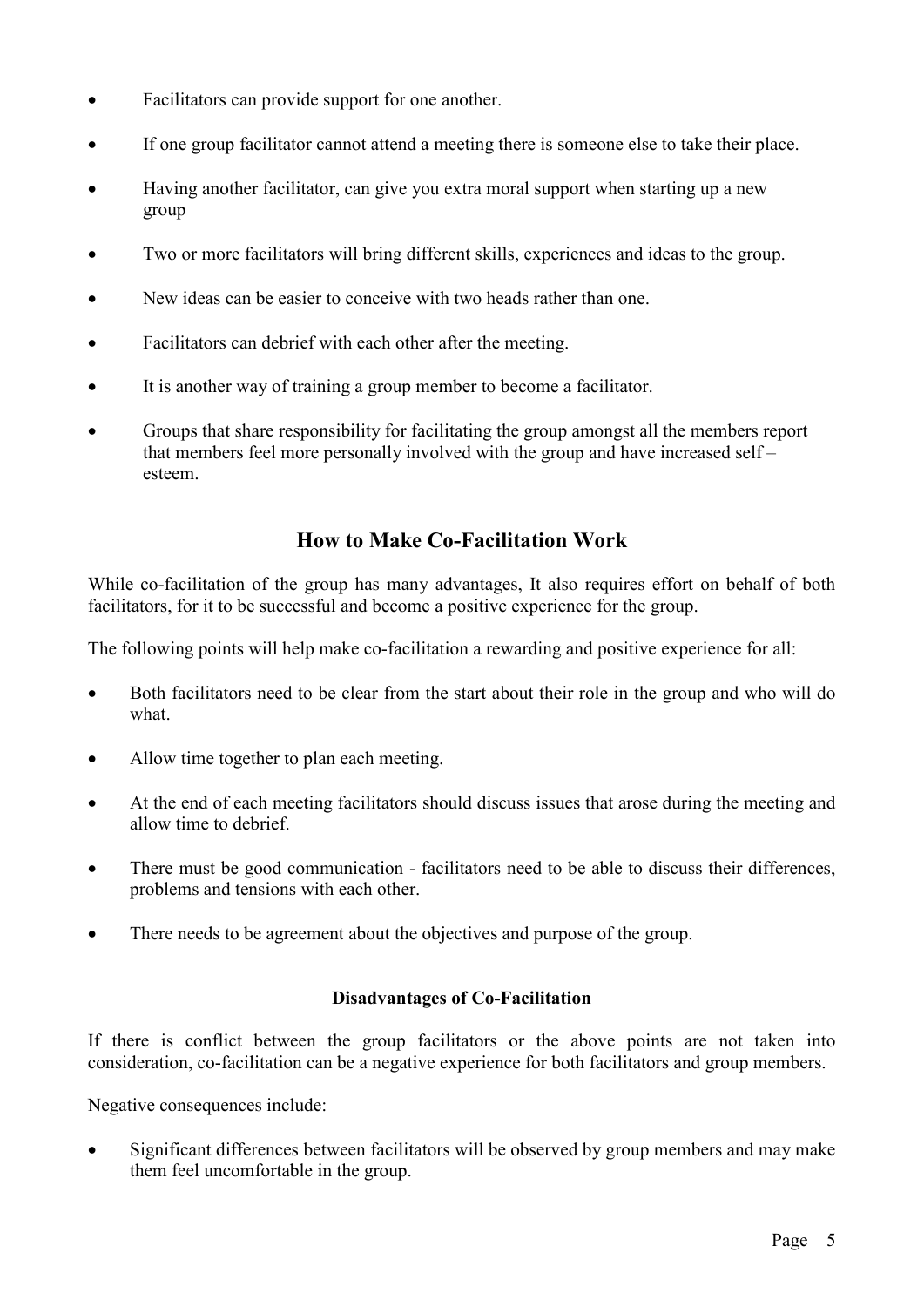- If one facilitator 'takes over' the other facilitator could feel undermined, leading to tensions between the facilitators.
- Facilitators will be less focused on the needs of the group and more concerned with their differences.
- Group members will not return and the group may collapse.

## **Understanding Group Dynamics**

A knowledge of some basic concepts of Group Dynamics can assist a facilitator understand what is happening in the group and aid the facilitation process.

Group dynamics can be defined as looking at the *why, when, what,* and *how of* a group. It is about observing the group as a whole, the interaction between individual members, and the members' interaction with the facilitator, to gain an understanding of what is happening in the group. So the *who* is also important.

One example of the *why* would be the group sitting in silence. Silences may be productive: members may be contemplating some issue and thinking about their response. The facilitator needs to decide whether this is a situation where he should do something to get the group going*.* The facilitator could observe the group and ask himself the following:

- *Is it just a working silence where members are just thinking hard about a particular issue and how to respond to it?*
- *Is there a lack of trust or a high level of anxiety in the group?*
- *Is it that there are a lot of quiet people in the group?*
- *Is it because the group doesn't understand or have interest in this particular topic?*

The following questions suggest a number of rules of thumb that may guide the facilitator in his management of the group's interaction. He need not stop to ask himself each of these questions but rather have them in mind during his monitoring of the group. With experience, working through this checklist becomes automatic.

# **When should I Monitor the Dynamics of the Group?**

- At regular intervals, for example, every 5 minutes.
- At the end of each session.
- When something unexpected happens.
- When something expected doesn't happen.

#### *Who do I Consider?*

- The individual participants.
- The group as a whole.
- The group facilitator.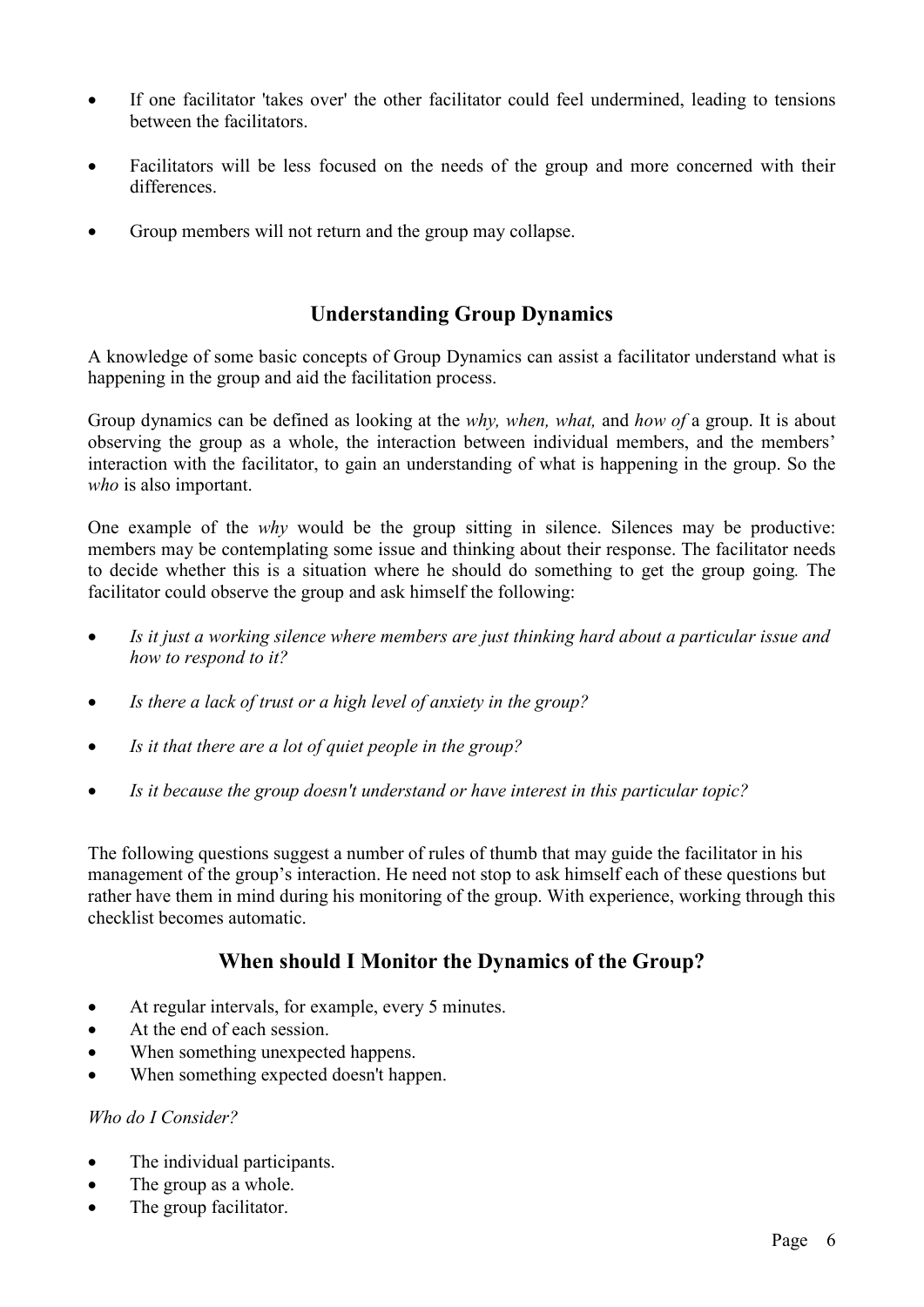#### *What do I Consider?*

- Levels of trust.
- Patterns of communication.
- The environment.
- The content.
- External factors
- The stage of development of the group

# **Group Theory**

There are different theories about the stages that groups go through and like group dynamics, they can help group members and the facilitator to understand what is happening in the group.

One popular theory describes the stages a group goes through in terms of *forming, storming, norming and performing (Tuckman, 1964).*

- *Forming* Groups begin by members getting to know each other, integrating and getting clear about why they are there.
- *Storming*  Group members might have different ideas things such as how the group should work, its objectives and who should be included. These differences will cause them to 'storm' with one another
- *Norming* As the issues get resolved and the 'storms' subside, group members generally establish agreements (often unconsciously) on roles, leadership, guidelines, objectives and operating norms.
- *Performing*  The group is now ready to perform and do the work they set out to do.

According to Tuckman*,* these stages are predictable and inevitable to some extent for every group. They can go quickly or seemingly take forever. Understanding that the group you facilitate is likely to go through these stages can help you understand what is happening in the group.

# **Looking After Yourself**

As the group facilitator it is important to look after yourself. Starting a new support group can be exciting and rewarding but can also take a lot of time and hard work. It is important that you look after your physical and mental well-being. Feeling overwhelmed or stressed could jeopardize your own health and also have an unfortunate effect on the group's functioning. While support groups are important, they are not worth putting at risk your own well-being. Below are some ideas on how you as the group facilitator can take care of yourself.

- Proper nutrition, sleep and exercise are the basics for good health. Make sure you stop and take time for yourself to do all three.
- Treat yourself to something you like after each group such as lunch, hot bath or chocolate. Consider it your reward for taking the risk and responsibility of facilitating the group.